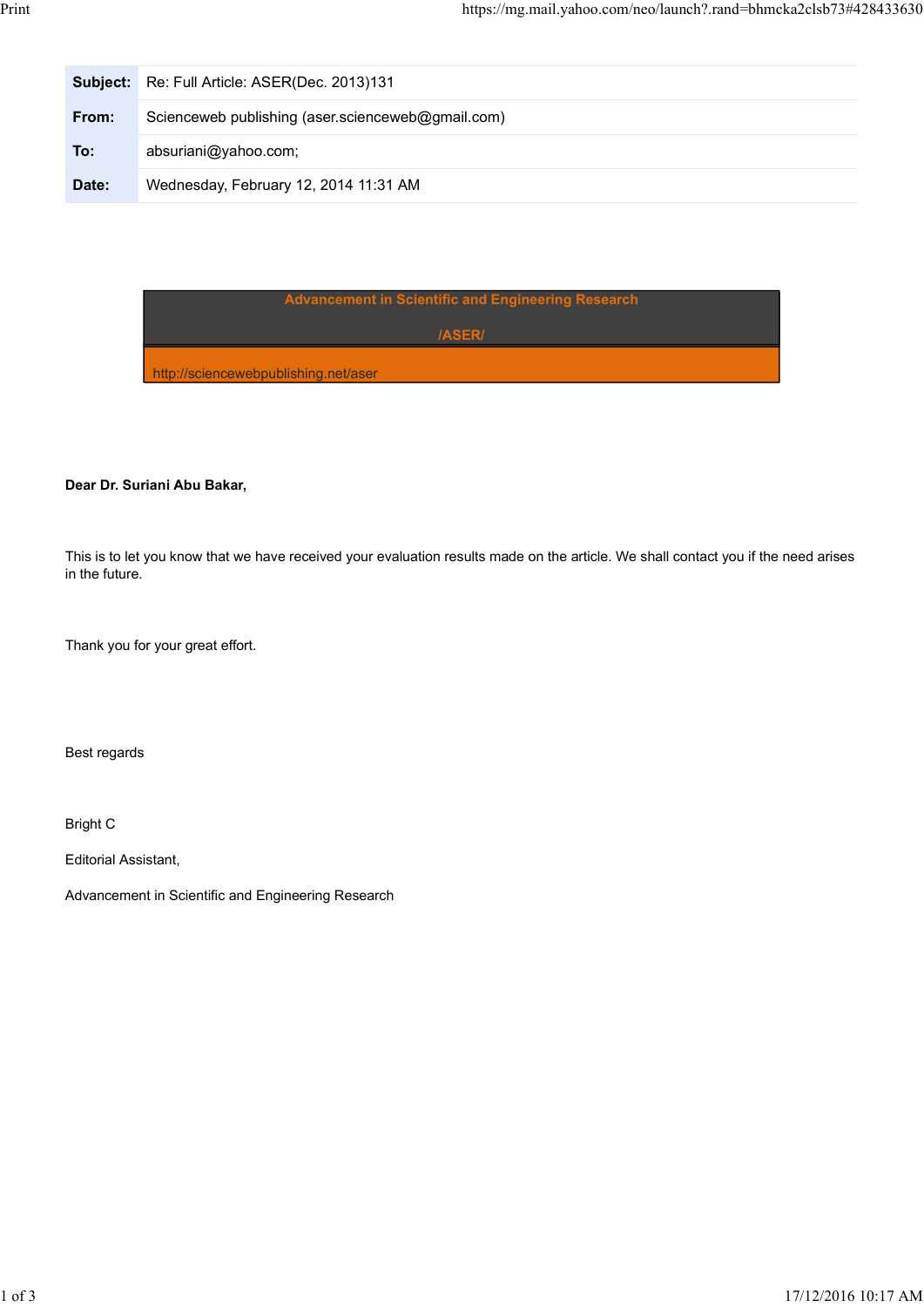On Tue, Feb 11, 2014 at 8:33 AM, Dr. Suriani Abu Bakar <absuriani@yahoo.com> wrote: Dear Editor;

Please see attachment.

Regards

Dr. Suriani Abu Bakar

Senior Lecturer Department of Physics Faculty of Science and Mathematics Universiti Pendidikan Sultan Idris 35900 Tanjung Malim Perak Darul Ridzuan MALAYSIA

Tel: +60192117002 E-mail: absuriani@yahoo.com Blog: http://nano4all.blogspot.com/

From: Scienceweb publishing <aser.scienceweb@gmail.com> To: absuriani@yahoo.com Sent: Friday, January 31, 2014 12:48 PM Subject: Full Article: ASER(Dec. 2013)131

> Advancement in Scientific and Engineering Research /ASER/

sciencewebpublishing.net/aser

## Dear Dr. Suriani Abu Bakar,

Thank you for accepting our invitation to review with the Advancement in Scientific and Engineering Research. Please find attached the full text of the article [ASER(Dec. 2013)131], Instruction for authors including the Reviewer's Evaluation Form. You may present your evaluations the way you deem fit. If you wish to correct parts of the article itself, please indicate your corrections with a different color (for example, red for addition and blue for deletion. I am looking forward to your comments within the stipulated time. Advancement in Scientific and Engineering Research<br> **2 of 3 17/12/2016** 16:17<br> **2 of 3**<br> **2** of 3<br> **2** of 3<br> **2** of 3<br> **2** of 3<br> **2** of 3<br> **2** of 3<br> **2** of 3<br> **2** of 3<br> **2** of 3<br> **2** of 3<br> **2** of 3<br> **2** of 3<br> **2** of 3<br> **2** 

Best regards

Bright C Editorial Assistant, Advancement in Scientific and Engineering Research Scienceweb Publishing URL: http://www.sciencewebpublishing.net/aser